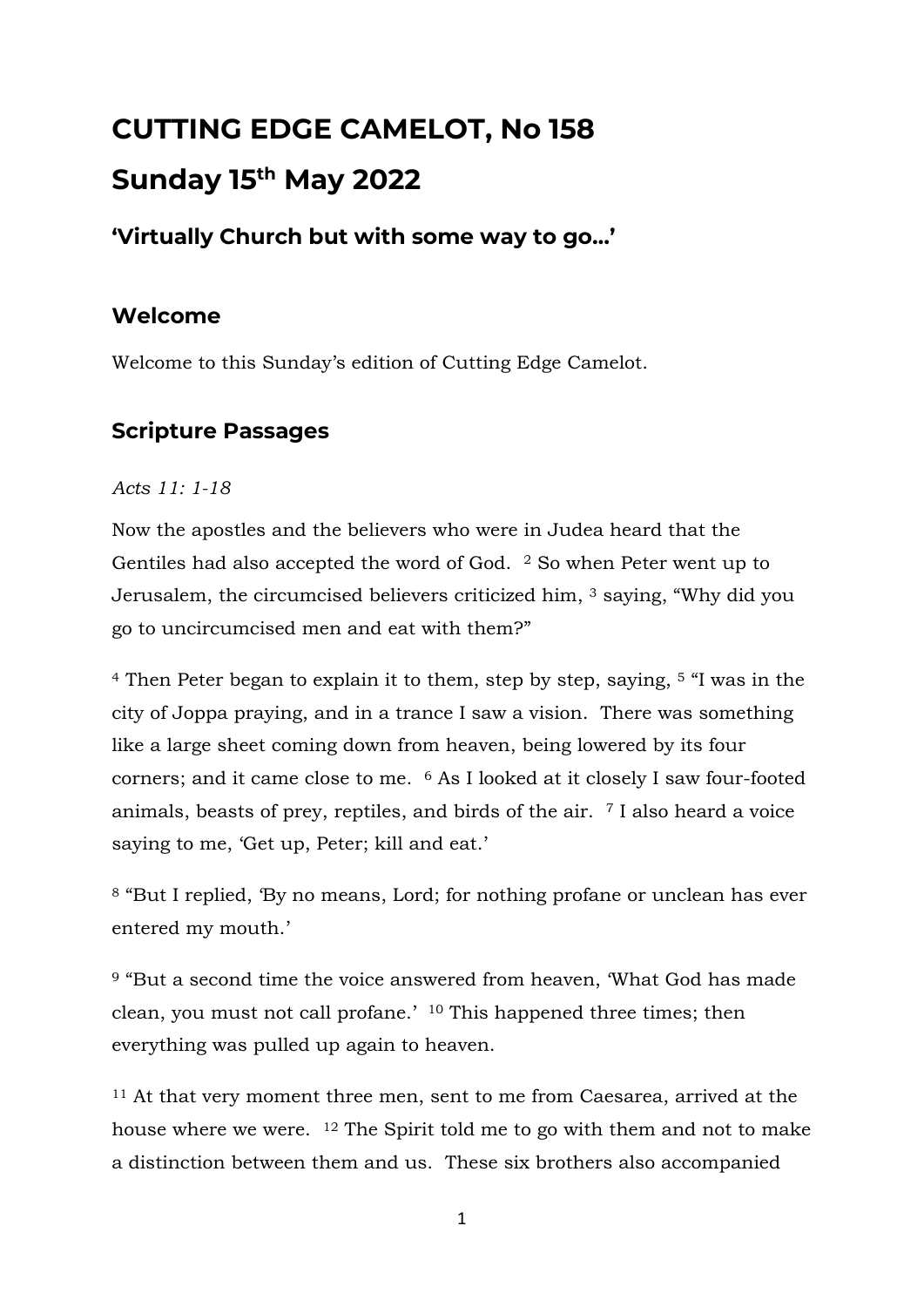me, and we entered the man's house. <sup>13</sup> He told us how he had seen the angel standing in his house and saying, 'Send to Joppa and bring Simon, who is called Peter; <sup>14</sup> he will give you a message by which you and your entire household will be saved.'

<sup>15</sup> "And as I began to speak, the Holy Spirit fell upon them just as it had upon us at the beginning. <sup>16</sup> And I remembered the word of the Lord, how he had said, 'John baptized with water, but you will be baptized with the Holy Spirit.' <sup>17</sup> If then God gave them the same gift that he gave us when we believed in the Lord Jesus Christ, who was I that I could hinder God?"

<sup>18</sup> When they heard this, they were silenced. And they praised God, saying, "Then God has given even to the Gentiles the repentance that leads to life."

#### *John 13: 31-35*

When he had gone out, Jesus said, "Now the Son of Man has been glorified, and God has been glorified in him. <sup>32</sup> If God has been glorified in him, God will also glorify him in himself and will glorify him at once.

<sup>33</sup> "Little children, I am with you only a little longer. You will look for me; and as I said to the Jews so now I say to you, 'Where I am going, you cannot come.'

 $34$  "I give you a new commandment, that you love one another. Just as I have loved you, you also should love one another. <sup>35</sup> By this everyone will know that you are my disciples, if you have love for one another."

#### **Reflection**

*'I give you a new commandment, that you love one another. Just as I have loved you, you also should love one another. By this everyone will know that you are my disciples, if you have love for one another.'*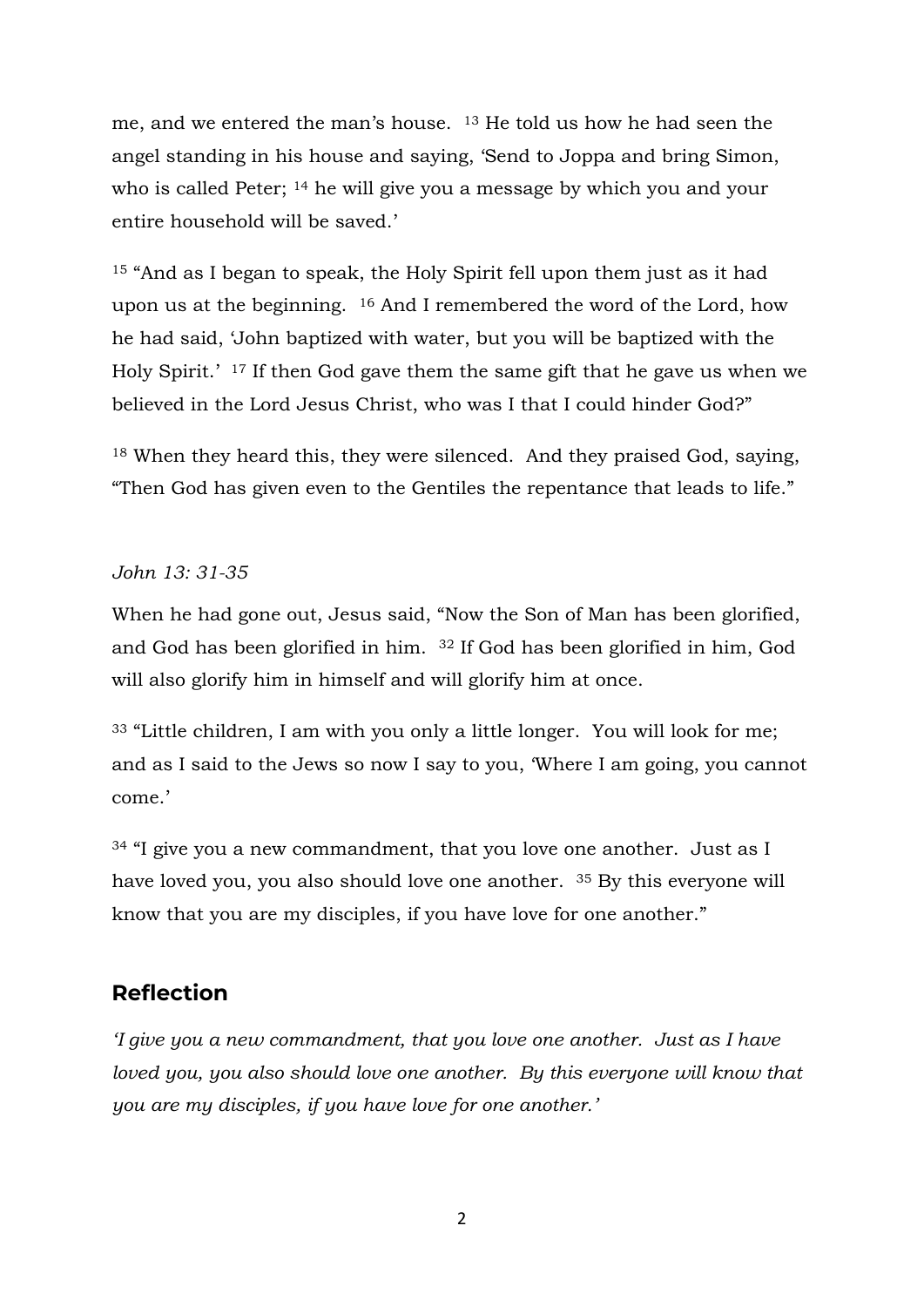Jesus spoke these words to His disciples at the last Supper. Jesus gives a new commandment to His disciples.

But when we say something is new what do we really mean?

We could mean, of course, that it is entirely new and represents a complete break with the past. So in a revolution the new replaces the old. A republic replaces a monarchy. A dictatorship is overthrown and replaced by a democratic system of government.

On the other hand, the new may simply be an extension and development of the old. When I looked at the London Underground map for the new line, the Elizabeth line, which is to be launched in time for the Platinum Jubilee celebrations I have to say that though the name is indeed new the line looked suspiciously like existing lines with extensions and maybe new junctions added on. Perhaps I have just not looked carefully enough.

And then there are those projects where an old building continues in use but as an organisation grows there is a need for a new building nearby. And very often we find that this new building consciously echoes the style of the old.

So when Jesus speaks about a new commandment in what sense does He mean that it is new?

Not, I think, in the sense of being completely new and having no connection with what has gone before. For at the heart of Jesus' commandment is the need to love one another. And there is plenty about this in the Old Testament. At the beginning of the parable of the Good Samaritan Jesus agrees with the lawyer to whom He speaks that we need to love God wholeheartedly and to love our neighbour as ourselves. Those commandments are to be found in the Old Testament books of Leviticus and Deuteronomy.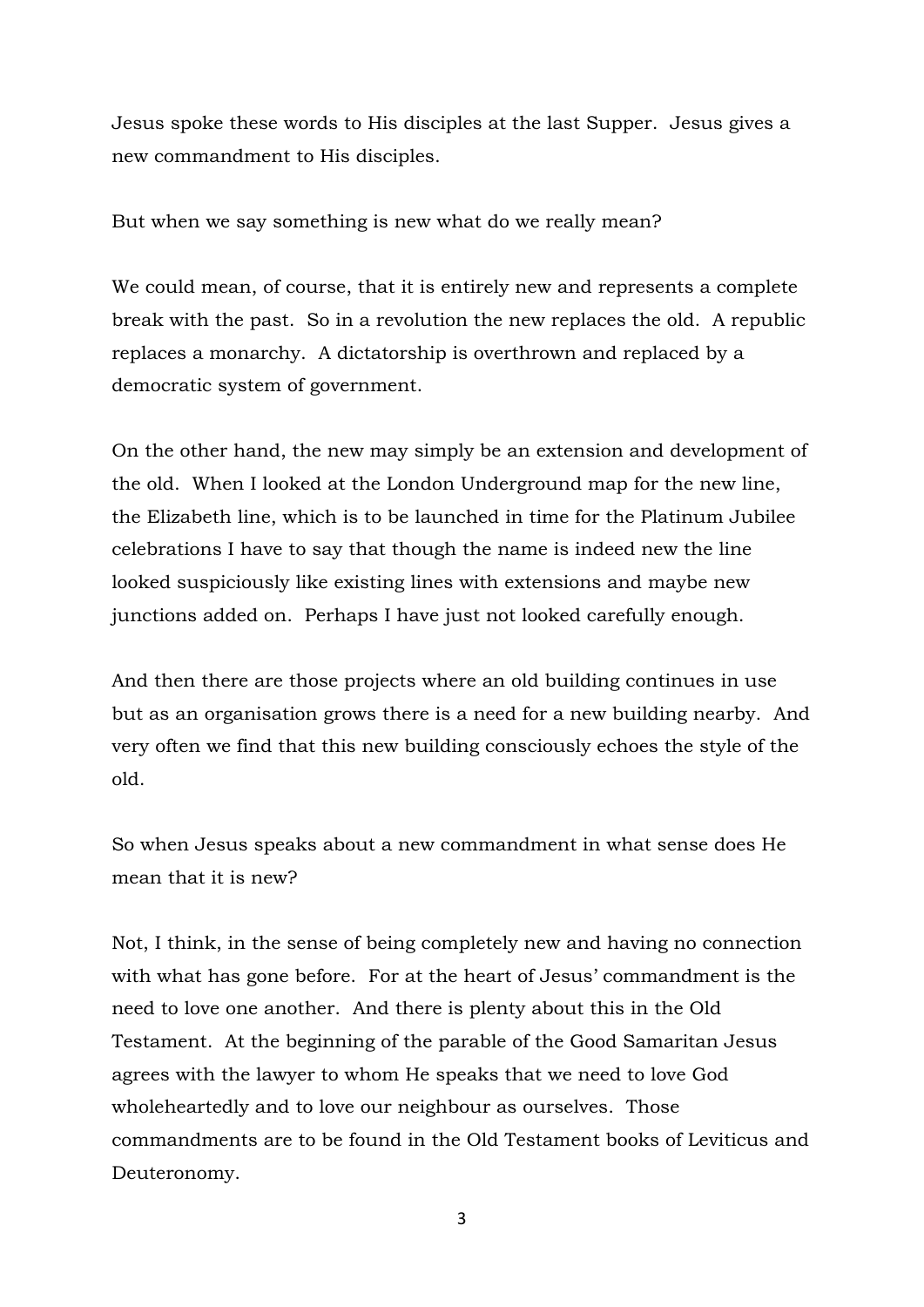So Jesus's new commandment is one which is based on but extends and develops existing commandments of God.

But what is the aspect of this commandment which is indeed new? Surely it is that in loving one another we need to love in the same way that Jesus has loved us. So often in life we come to a point where we feel we cannot go on, where our reserves of love and strength are simply exhausted. It seems just impossible to love some person or group of people or perhaps, as happens with 'compassion fatigue', we just do not have the energy to do this in a realistic way.

It is in these circumstances that we need to call upon Jesus to give us His strength and ability to love. Jesus, after all, loved those who hated Him. He died for His enemies on the Cross in order to be able to bring them to a living knowledge of God. And elsewhere in the words spoken at the Last Supper Jesus promises the gift of the Holy Spirit and it is through this gift that we are able to love others as Jesus has loved us.

This seems particularly relevant when we encounter those who are different to us and whose ways and customs may be hard for us to understand.

This is the missionary context of our reading from Acts. Peter has gone to the house of a Gentile, a Roman centurion named Cornelius. He has accepted the hospitality offered by Cornelius and has preached the good news of repentance and the forgiveness of sins which Jesus offers along with the gift of the Holy Spirit. As he has preached so the Holy Spirit has fallen spontaneously and powerfully upon this group of Gentiles.

We might wonder what is controversial about all of us. Surely this would be a matter of rejoicing for all concerned. Could anyone object?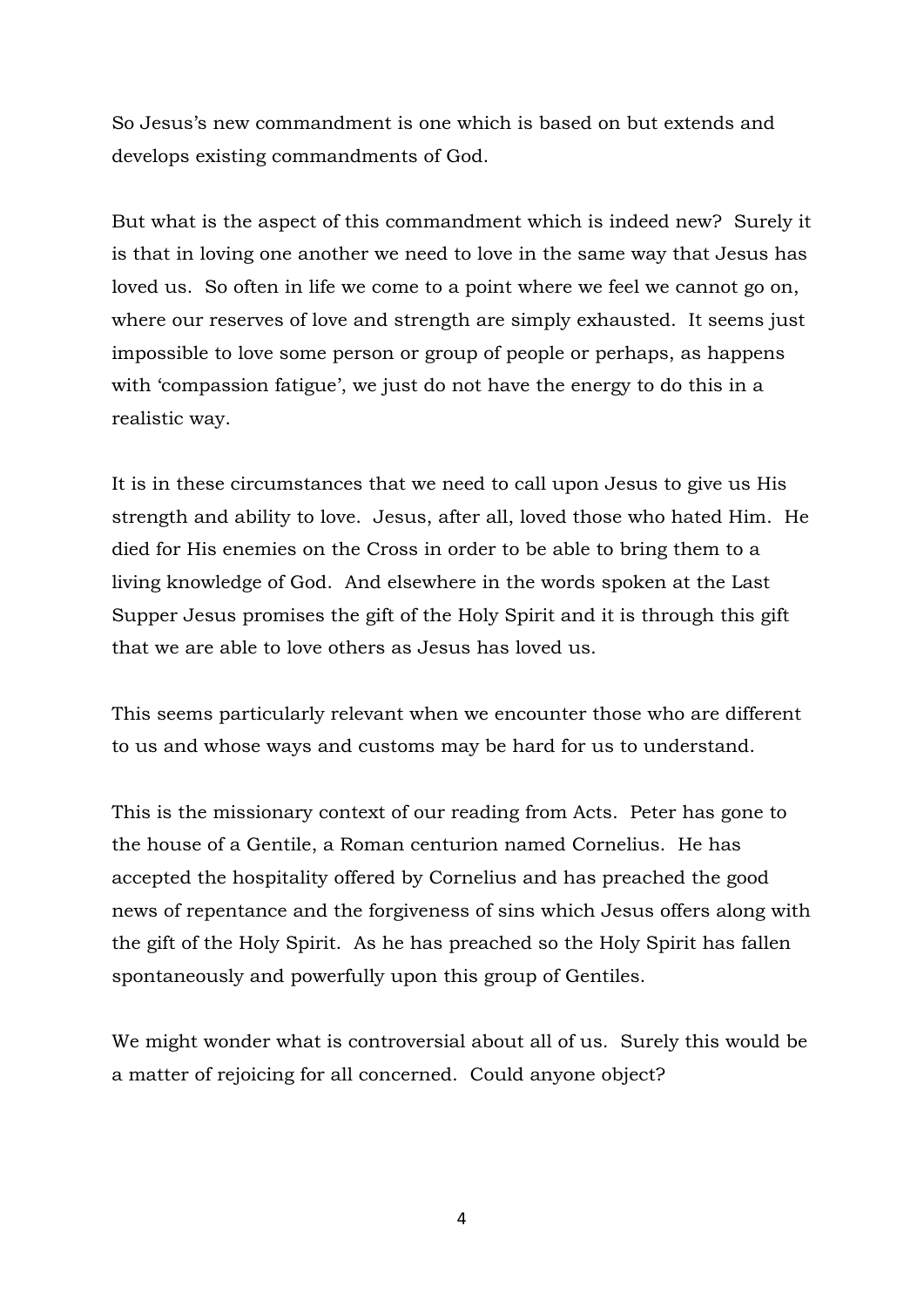Well, as is often the case in these circumstances the answer is yes. For the reality of the disciples' love for others was tested as they encountered people who came from a different cultural and religious background.

So instead of excitement and support, Peter found that his actions attracted criticism. The centre of this criticism was the fact that Peter had chosen to eat with Gentiles, uncircumcised people. Traditionally, there was for Jews a very clear distinction to be made between themselves and Gentiles and one of the principal ways to mark this distinction was to refuse to eat with those who had different ideas as to which foods might be considered to be clean or unclean in God's sight.

But in doing so they had, in the words of the hymn, made God's love too narrow through false limits of their own. Their criticism represented a failure of love and understanding and also a lack of understanding of how the Holy Spirit works in making the love of Jesus real to other people.

So the point was not about whether Peter was eating with the wrong sort of people. Rather it was about what the Holy Spirit was saying and doing. First of all, the Holy Spirit in a vision and through a voice told Peter that the question of what was or was not clean and what could or could not be eaten was one for God to decide and not him.

And by radically redrawing the map of what is clean and unclean the Holy Spirit enabled the love of Jesus' disciples to be expressed more radically and fully. The old distinctions and dividing lines were no longer valid. And so the disciples found that in these circumstances Jesus' commandment to love one another as He has loved us is indeed both new and radical.

So when it is that we find that we need to call on Jesus' resources of love? When do we find that our own natural resources of love have run out and that we need to experience the 'newness' of Jesus commandment to love one another?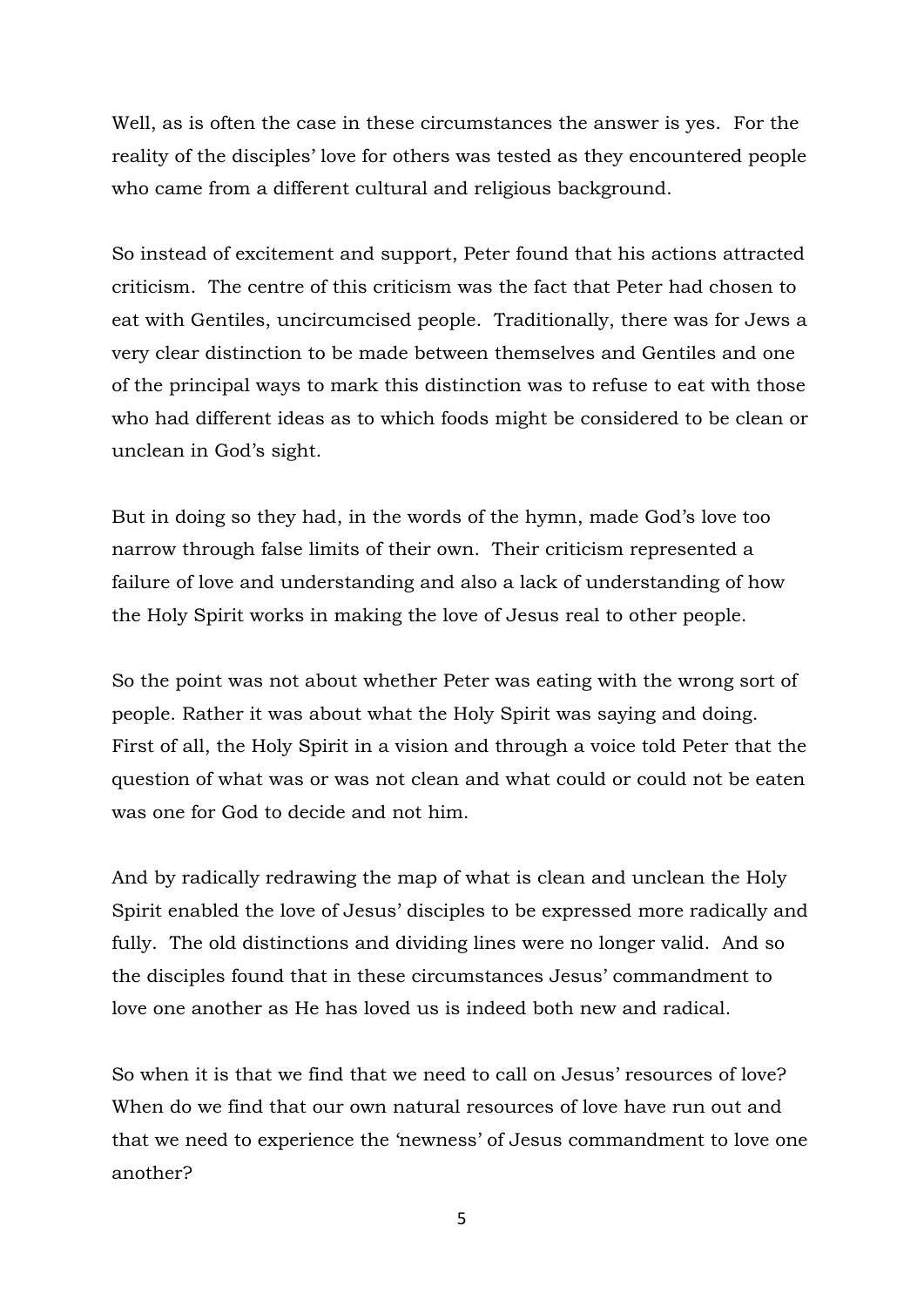Having spoken about diversity and the challenges of loving those who are different to ourselves perhaps our immediate admission might be that we can find some of our greatest challenges to love in those who are closest to us, perhaps even those who are members of our immediate family. For all families seem to contain their own idiosyncrasies which can make the path of love a complex one.

But having said that, yes, we do need to take on board the challenge of this passage in Acts where the disciples needed to find God's way forward when relating to those of a very different cultural background to themselves. Perhaps the first step in addressing this is to recognise the place in our lives played by prejudice and our own assumptions when we meet such people.

And this is the first step but how do we move on from there? One way may be to grow in our capacity to listen to other people. For as we listen we learn about other people and we find that we need to adjust many of the assumptions we have brought to our encounter.

And yet we need more than this. The enormous transformation of attitude that brought about the full inclusion of the Gentiles into the early church was not one which could be brought about by any human system of learning and education however far reaching and deep this might be. Rather it needed the work of the Holy Spirit. It was a vision which came to Peter which resulted in his being able to eat with these Gentile converts. And it was the recognition of the Holy Spirit's work which changed his opponents' attitude from criticism to acceptance. And it is the Holy Spirit which we need if we are indeed to fulfil Jesus' new commandment of love.

*Tristram*

#### **Anna's new curacy**

The details of Anna's new curacy have now been confirmed. She will serve the rest of her curacy in the Benefice of Budock at the church of St Budock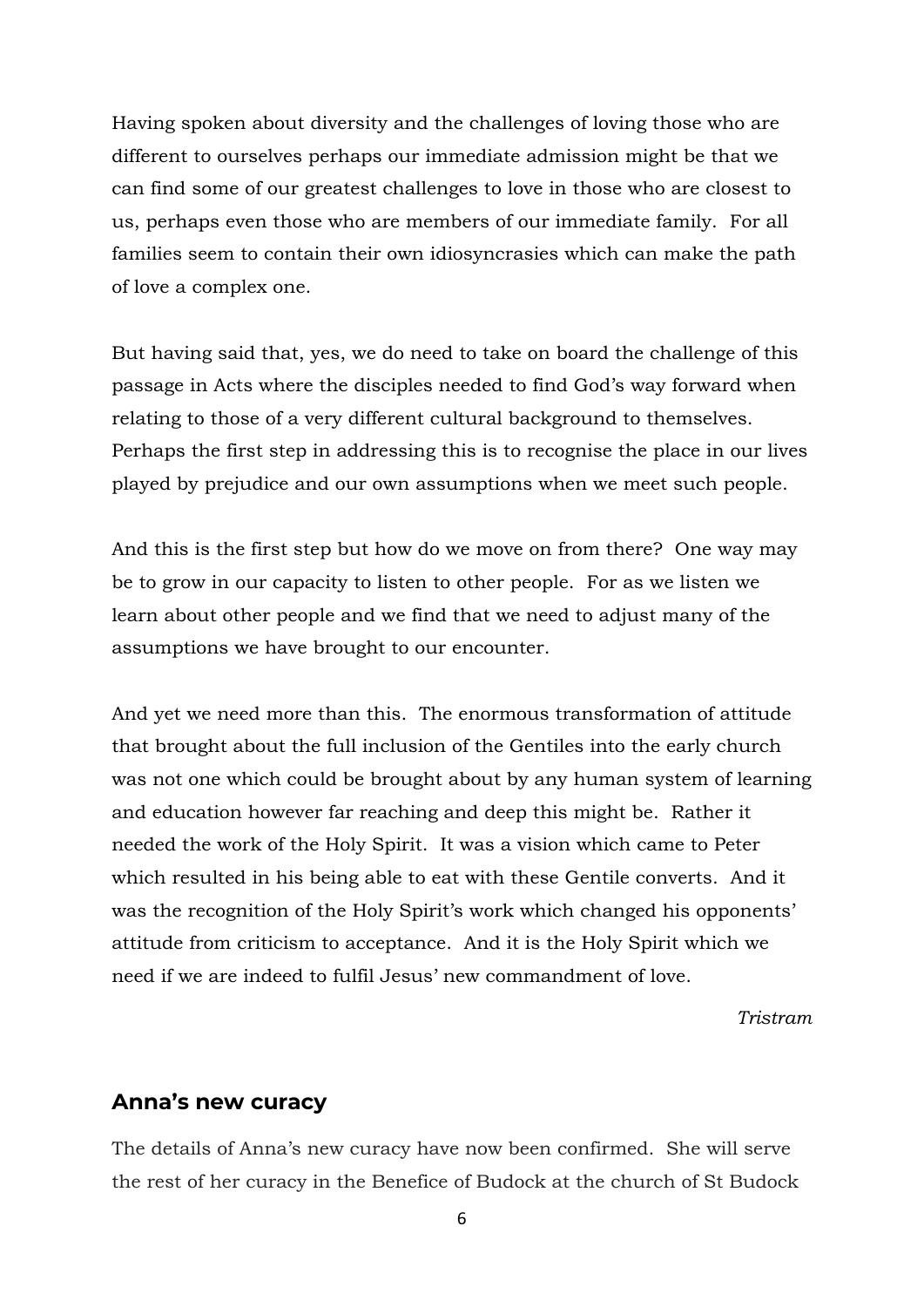in the Diocese of Truro. The benefice incorporates Budock Water as well as some of Falmouth. Anna will be licensed on 17th May.

## **New Bishop of Bath and Wells**

It has been announced that our new Bishop of Bath and Wells will be the Rt Revd Michael Beasley. He is currently the Bishop of Hertford, a role which he has held since 2015. Prior to taking a fulltime role with the church, Bishop Michael was an epidemiologist, a background he was called on to use during the pandemic as a member of the Church of England's Covid task force.

Bishop Michael is already familiar with Somerset. His wife Lizzie is from a farming family from Somerset and prior to Bishop Michael being interviewed for the role of Bishop of Bath and Wells, they both undertook a 60 mile walk around the county.

Further details about Bishop Michael can be found on the Diocesan website, [https://www.bathandwells.org.uk/news/new-bishop-of-bath-and-wells](https://www.bathandwells.org.uk/news/new-bishop-of-bath-and-wells-announced.php/)[announced.php/](https://www.bathandwells.org.uk/news/new-bishop-of-bath-and-wells-announced.php/)

## **Points for Prayers**

- Fulfilling Jesus' new commandment of love through the Holy Spirit
- Peace and justice to prevail in the conflict between Russia and the Ukraine and for humanitarian efforts to help all those harmed by the conflict
- Preparations for the Platinum Jubilee and special services to be held
- Those whom we know who are facing illnesses of all kinds and have recently been bereaved
- For our new Bishop, Rt Revd Michael Beasley
- Anna's new curacy in Budock, Diocese of Truro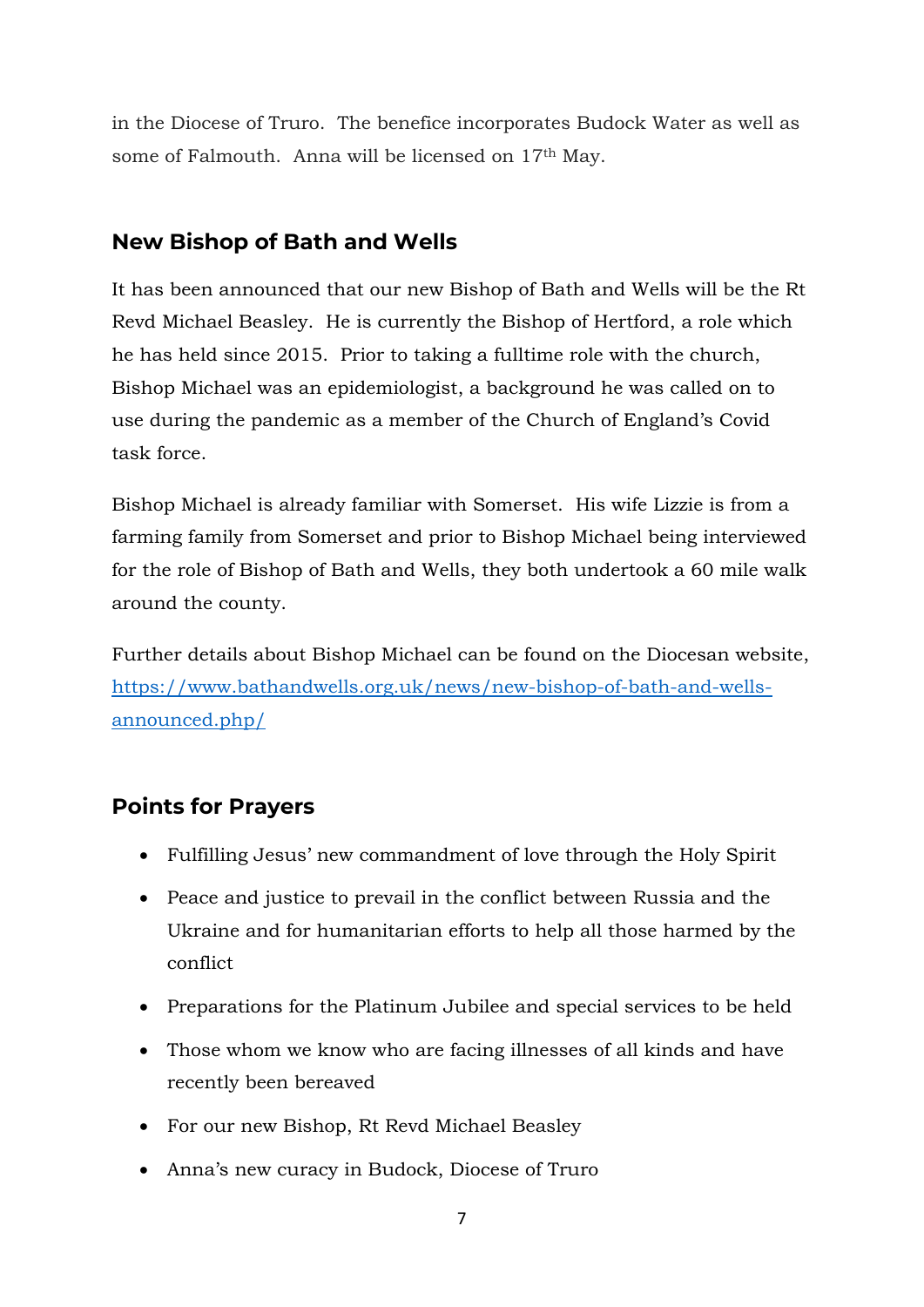- For Elliscombe House in Higher Holton now reopened and for its first residents
- For North Cadbury church school and our other local schools as they continue their school terms
- Prayers and thanksgiving for contributions to the foodbanks and for those helping to take these to the foodbanks.

## **Hymn**

A hymn which is a prayer for the Holy Spirit to come to us is 'Come down O love divine.'

# **Services for this week and next**

| Sunday 15 <sup>th</sup> May | 9.30 am Communion, Compton Pauncefoot   |
|-----------------------------|-----------------------------------------|
| Sunday 15 <sup>th</sup> May | 11.00 am Communion, Maperton            |
| Sunday 15 <sup>th</sup> May | 11.00 am Sunday Worship, North Cadbury  |
| Sunday 15 <sup>th</sup> May | 6.30 pm Evensong, Yarlington            |
| Sunday $22nd$ May           | 8.00 am Communion, Blackford            |
| Sunday 22 <sup>nd</sup> May | 9.30 am Communion, South Cadbury        |
| Sunday 22 <sup>nd</sup> May | 9.30 am Matins, Compton Pauncefoot      |
| Sunday 22 <sup>nd</sup> May | 9.30 am Morning Worship, North Cheriton |
| Sunday $22nd$ May           | 11.00 am Communion, North Cadbury       |
| Sunday 22 <sup>nd</sup> May | 11.00 am Communion, Holton              |
| Sunday 22 <sup>nd</sup> May | 11.00 am Sunday Worship, Yarlington     |
| Sunday 22 <sup>nd</sup> May | 6.30 pm Evening Service, Galhampton     |